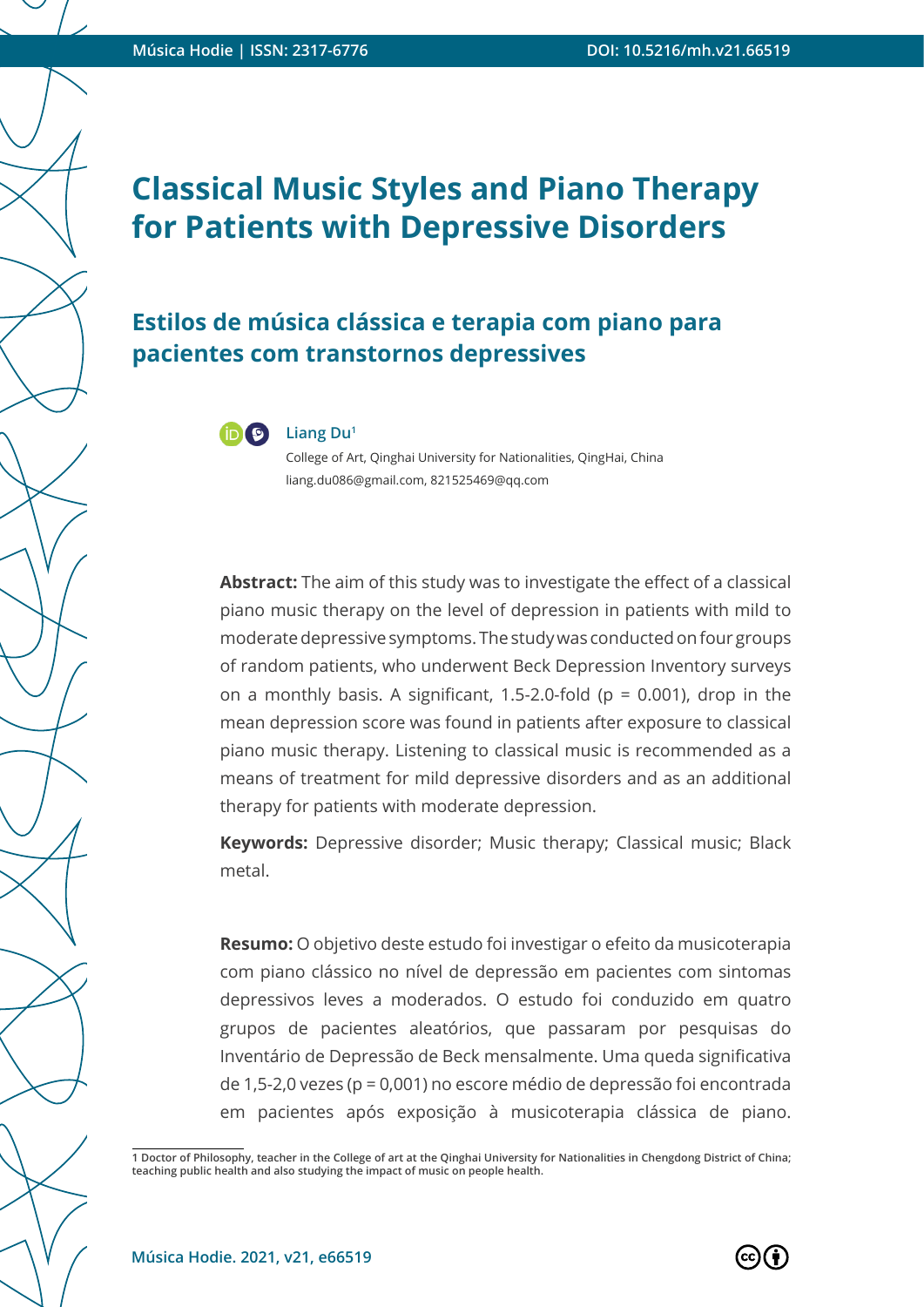Ouvir música clássica é recomendado como meio de tratamento para transtornos depressivos leves e como terapia adicional para pacientes com depressão moderada.

**Palavras-chave:** Transtorno depressivo; Terapia musical; Música clássica; Black metal.

Submitted on: November 5, 2020 Accepted on: March 17, 2021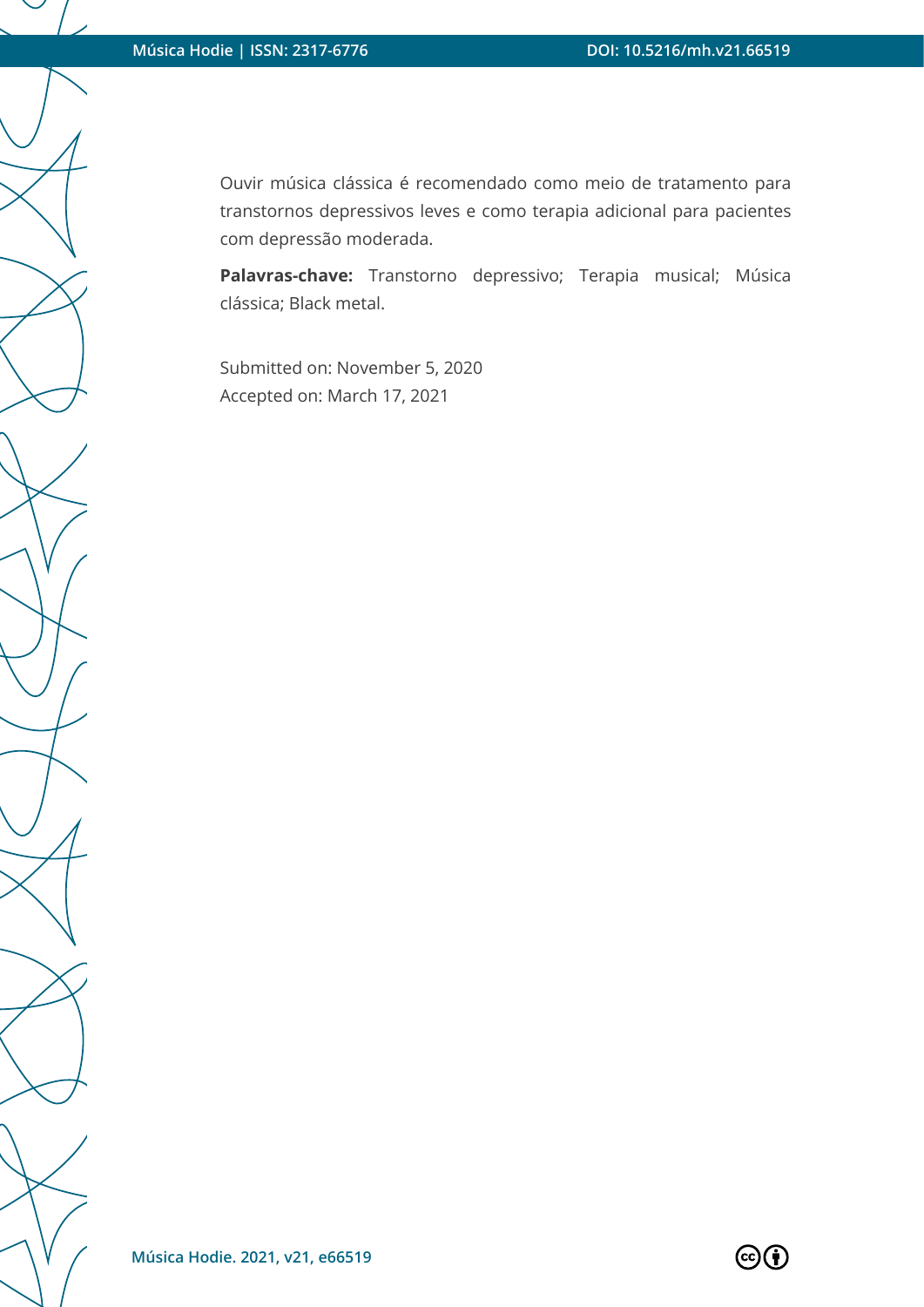### **Introduction**

The ever-accelerating pace of society development places increasing demands on individuals (WORLD HEALTH ORGANIZATION, 2018). A busy lifestyle means having many stressful situations. A prolonged exposure to stress can eventually provoke the development of a broad range of diseases, from physical to mental (NGUYEN et al., 2011; HO et al., 2015).

A depressive disorder is one of the most common mental conditions (MIASKOWSKI et al., 2017) that is latent and manifests itself more frequently in people as they become older (SANDADI et al., 2011). In recent years, this condition has been increasingly diagnosed in individuals aged between 10 and 20 years (SULLIVAN et al., 2017). The major challenges posed by this disease are that it is difficult to found in its early stages (SULLIVAN et al. 2018) and that it may result in an act of suicide (BRADT et al., 2016).

There are two groups at risk from a depressive disorder distinguished, adolescents and individuals aged over 45 (LIN et al., 2011). While adolescents have many unsuccessful suicide attempts, older people tend to die on their first (FENG et al., 2018). Such a determined suicidal behavior grows from the feelings of hopelessness, insignificance, and non-satisfaction with one's own achievements. Adolescents, on the contrary, are only growing to become a full-fledged personality. Their bodies undergo hormonal changes that occur in the puberty phase (TSAI et al., 2014). This period is critical for socialization. The quality of life in adulthood depends on how well an individual adjusted to changes that took place in adolescence. These changes are understood as social reorientation and the breakdown of previous relationships, which result in an inner conflict, the mismatch between expectations and the real life (BILGIC and ACAROĞLU, 2017). Frustration that comes along with this conflict eventually results in a mood disorder (CHEN et al., 2018). As it was found, the first symptoms of depression or depressive disorder typically occur at age 14, among which 8 to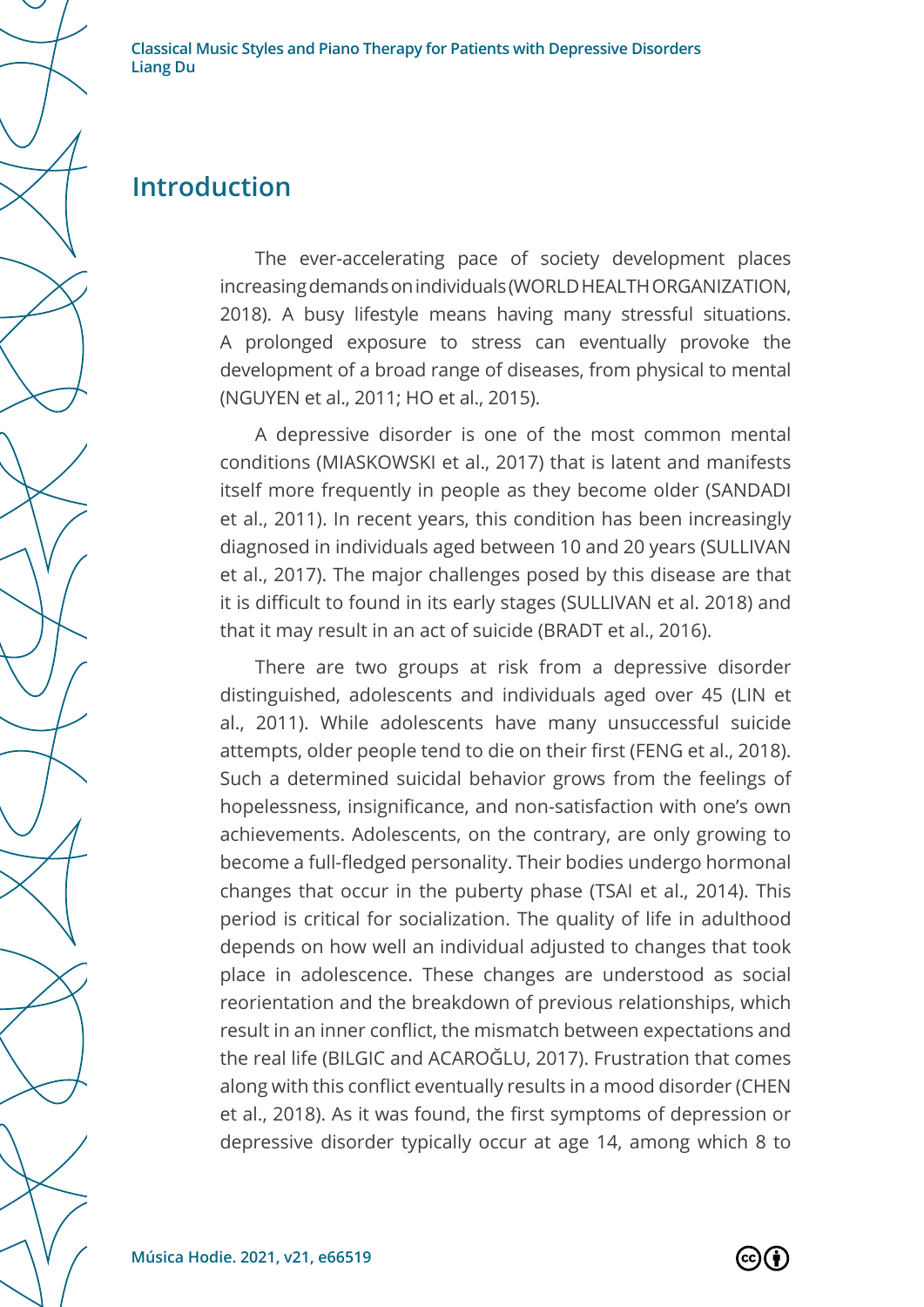> 25% of onsets are serious but overlooked (BEAULIEU-BOIRE et al., 2013). Out of all patients having a depressive disorder, 21% continue to feel low throughout life and only 2.5% of people are diagnosed with it at their first appointment with a psychiatrist (NILSSON, 2011).

> Over the last three decades, the incidence of depressive disorders has increased 2 to 3-fold, especially in developed countries with high-stress levels (KARVINEN et al., 2013). Adolescents with a suspected depressive disorder must be handled with a degree of diagnostic caution, for this age group demonstrates mood swings, often deviant and asocial behavior, and nihilism (THORNTON et al., 2010). The rate of adolescents with depressive symptoms tends to increase with age. For instance, this mood disorder may be found in up to 20% of individuals aged 14 and older, and 10% show interest in topics that cause depressive thoughts. Among 15-year-olds, almost half (42%) experience depression, 18% have a very low self-esteem, and 7% have suicidal thoughts (ROBB et al., 2011). This pattern is due to the onset of changes associated with puberty. Depressed adolescents who undergo treatment in a clinical setting are mostly male (LAI et al., 2012). The ratio of suicide thoughts to suicide attempts to suicide is 100: 10: 1. By statistics, over 1 thousand young people die by suicide in the world every day and this number doubled over the past 10 years (BAGRI et al., 2016).

> Overall, individuals diagnosed with a depressive disorder have an unrealistic or distorted perceptions of reality. There is more, depressive and suicidal thoughts may intensify and dominate thinking with neuropsychic maladaptation (MCCLEAN et al., 2012). Hence, depression and stress are a precondition of suicide (KOELSCH, 2014; LAFÇI and ÖZTUNÇ, 2015; BRO et al., 2018; SIHVONEN et al., 2017).

> In adolescence, stress and depression take roots in the social setting, growing from family conflicts, poor learning performance, and low self-esteem (TRIMBLE, 2012). Depressive conditions are frequently treated with the use of medications (pharmacotherapy),

 $(cc)$ (†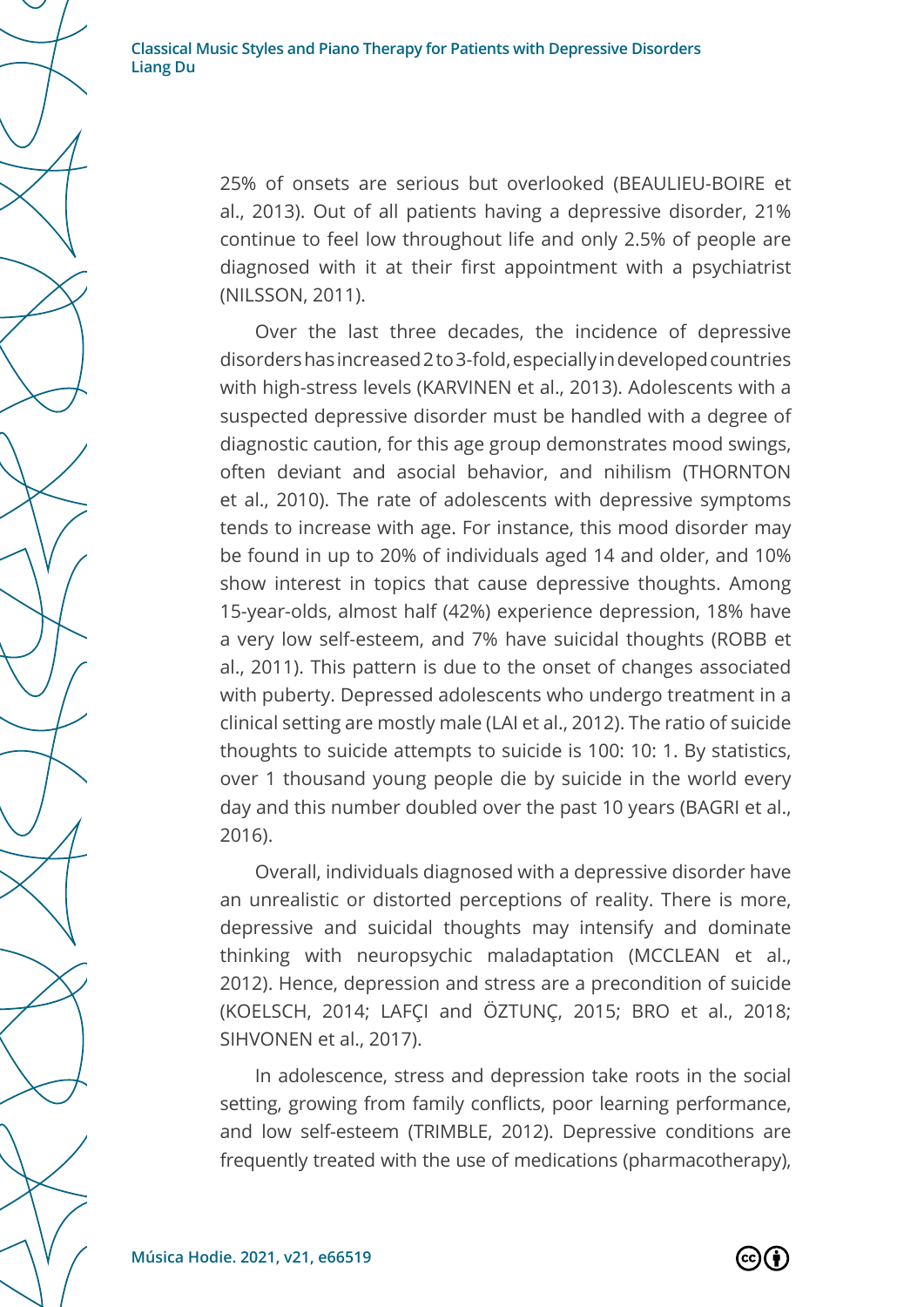e.g., antidepressants and serotonin reuptake inhibitors (COULTON et al., 2015). This approach is not necessarily productive, as some drugs may have negative side effects (DAYKIN et al., 2018), and is good for patients with severe affective disturbances. Group and individual psychotherapy methods are also commonly addressed (FERRERI et al., 2014). Given the shortage of effective methods for the treatment of depressive disorders, it is still relevant to seek alternatives, such as music therapy, which has been gaining popularity in recent years (WERNER et al., 2009; BOTTIROLI et al., 2014).

The recent decades have been a fruitful period for advancements in music production. People received more opportunities to add to the diversity of music genres and the line between different styles of music blurred. The role of music in a person's daily living thus grew but its effect on mental health may be different for each individual (ALBORNOZ, 2011). Music is the most affordable means of therapy that may be found in every house and which can help improve one's mental state and overall performance (DESHMUKH et al., 2009; AALBERS et al., 2017; JORET et al., 2017; ENAIZAN et al., 2020). Attention paid to the music therapy research is, however, insufficient and embraces the effects of passive/ active listening on the psychophysiological state of a person and electroencephalographic screening (STURM et al., 2015; DI LIBERTO et al., 2018).

Music evokes many emotions in those listening to it and can bring up both positive and negative emotional states (MIENDLARZEWSKA and TROST, 2014). Thus, music may serve as a noninvasive instrument of treatment and costs little (CONG et al., 2012a). Different styles of music inflict positive to negative effects upon a healthy person during the music therapy session (CONG et al., 2012b). Some of these styles are underestimated as therapeutic agents (DI LIBERTO et al., 2015), classical music specifically. The young people of today give preferences to fast and aggressive rhythms, which tend to worsen their depressive symptoms.

Music therapy is normally used to treat mild to moderate depressive disorders (BIDELMAN and ALAIN, 2015). Yet, it may show

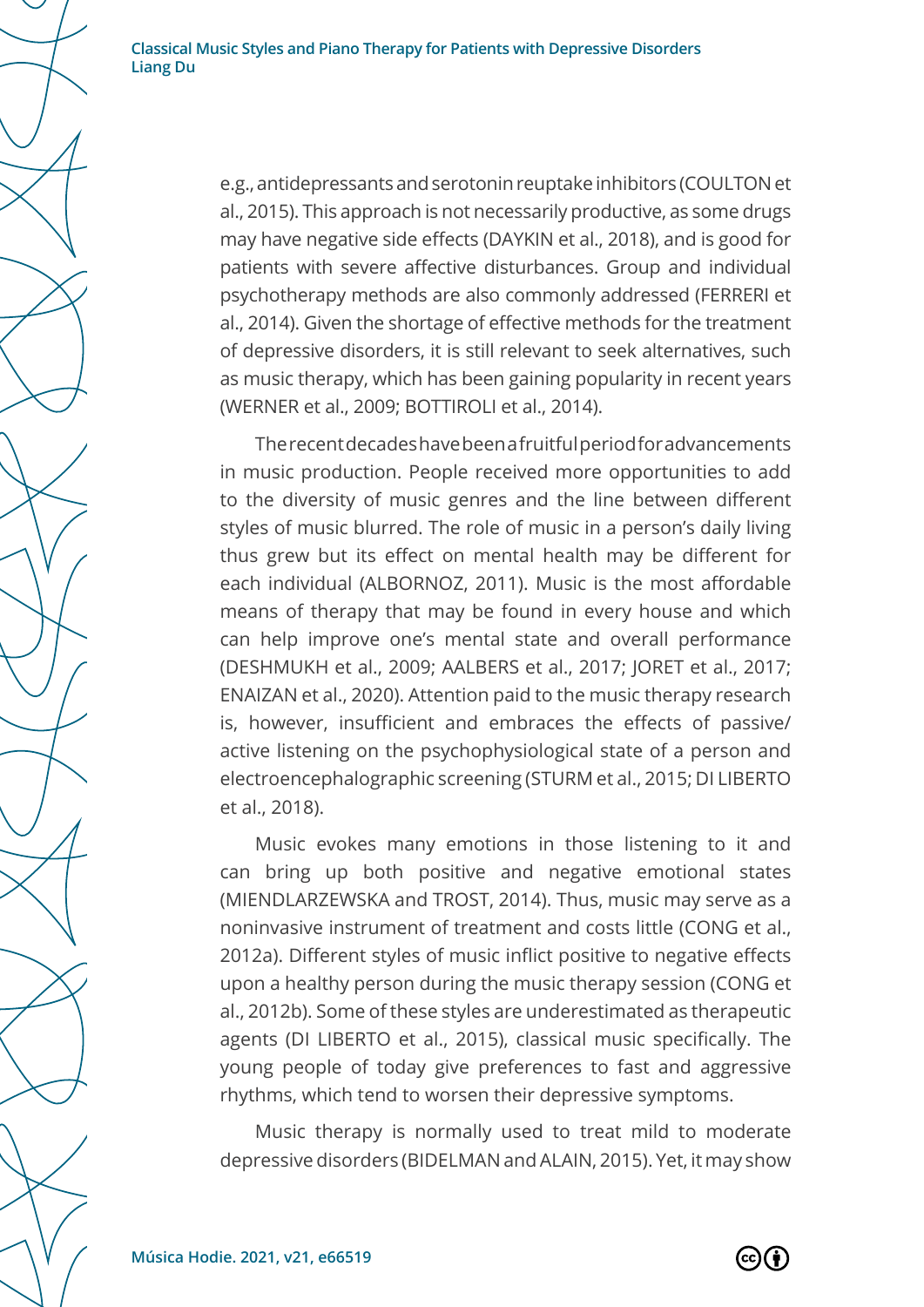> different results in treating depressed individuals depending on the choice of music (ZENDEL and ALAIN, 2014). Studies on the effect of different styles of music on the human health and mind (BUGOS et al., 2007, 2016; AMERICAN MUSIC THERAPY ASSOCIATION, 2011) report adverse consequences of listening to modern music such as heavy metal, hip-hop and techno in depressed and anxious individuals (CHA et al., 2014). Other styles such as folk music or classical music had a beneficial effect by contrast (ZHANG et al., 2016).

> There are a few comprehensive studies on the novel approaches in music therapy used in the treatment of other health issues (SCHOLZ et al., 2016). In parallel to major findings, they revealed that music, including classical, has a strong influence on the human mind (VAN DER MEULEN et al., 2014). However, there is a gap in the knowledge of how long-term and regular music listening sessions affect the mind of depressed patients. Among works devoted to classical music, none examine the influence of its individual styles, e.g., piano styles, on the health of patients with mood disorders.

> This work aims to evaluate the therapeutic effect of classical piano music styles on the emotional state of patients with mild to moderate depressive disorders undergoing regular and long-term music therapy.

#### **Materials and Methods**

#### **Research design and sample**

A randomized study on four groups of patients was conducted in 2018 in the Psychiatric Clinic No. 5, QingHai, China. The *first group* included 35 patients with mild depressive disorders who attended music therapy sessions at the clinic. The *second group* consisted of 42 patients with moderate depressive disorders. The *control group* included 50 people without mood disorders and other mental illnesses. The *challenged group* consisted of 27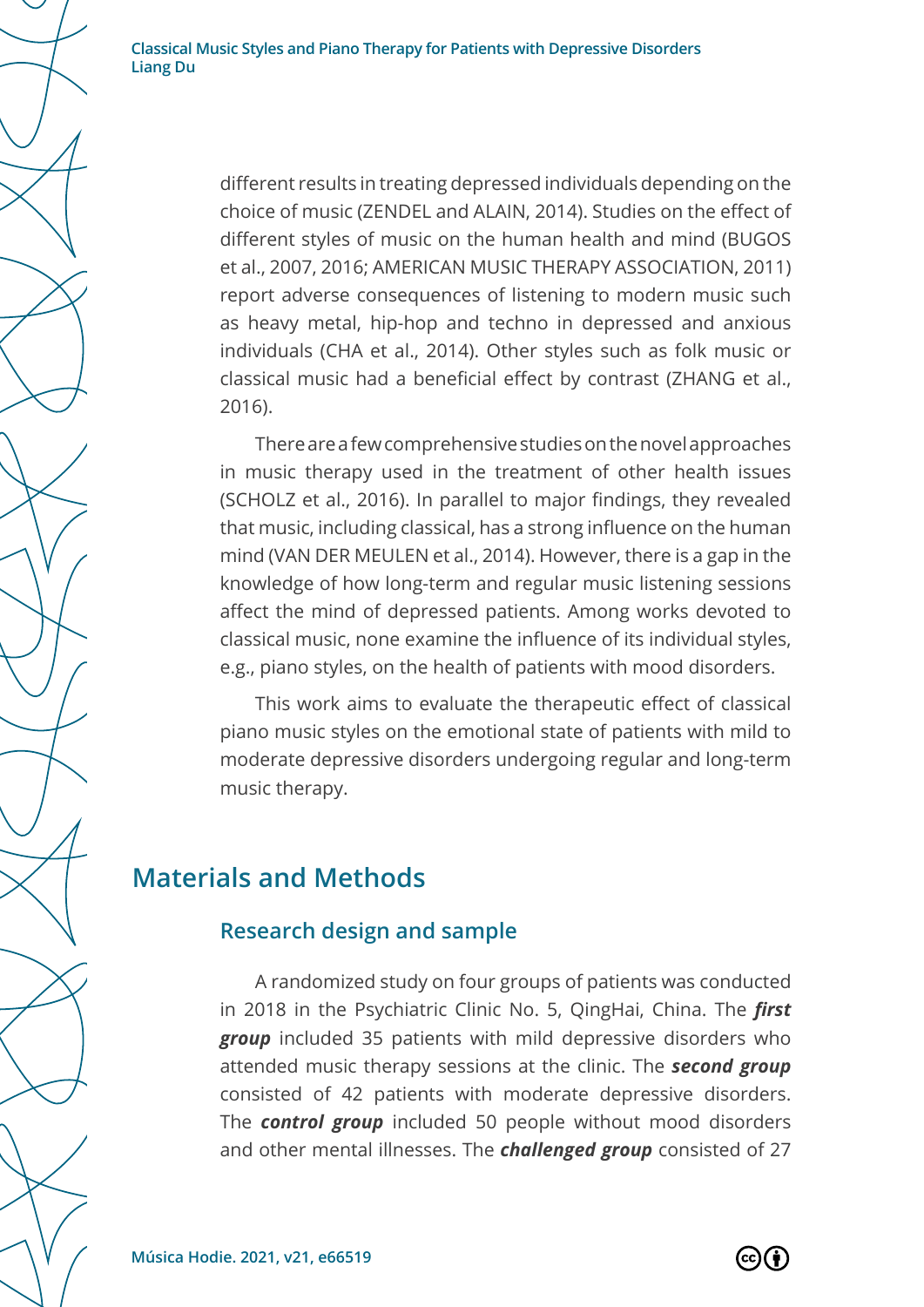> people who underwent no treatment and were exposed to extreme music, i.e., black metal (Shining, Burzum, Satyricon, etc.). The first and second groups were asked to listen to classical piano music (Beethoven, Chopin, Tchaikovsky and Mozart) one hour, twice a week, for a year. For comfort, patients were offered headphones and individual listening rooms with dimmed light levels. The music was exclusively instrumental, since the message of the lyrics could distort the results of the study. The third and fourth groups were not exposed to classical music. All patients signed the informed consent to participate in the study. Data on the age and gender composition of the research population are presented in Table 1.

| Table 1 - Age and Gender Distribution of Patients within Groups |  |  |  |  |  |
|-----------------------------------------------------------------|--|--|--|--|--|
|-----------------------------------------------------------------|--|--|--|--|--|

| Group               | Males, # | Females, # | Mean age, males | Mean age, females |
|---------------------|----------|------------|-----------------|-------------------|
| Mild depression     | 20       | 15         | $16.1 \pm 2.4$  | $15.9 \pm 2.6$    |
| Moderate depression | 22       | 20         | $15.5 \pm 2.1$  | $15.8 \pm 1.9$    |
| Control             | 24       | 26         | $16.4 \pm 1.9$  | $16.2 \pm 1.5$    |
| Challenged          | 20       |            | $16.5 \pm 2.8$  | $15.8 \pm 2.1$    |

*Source: Own development*

Data in the table above show that all groups are comparable in age and gender composition to each other. The fourth group included mostly men, who constitute the major audience of black metal music. All patients did not receive any medication during the observation period. Once a month, patients were screened for depression with a Beck Depression Inventory or BDI (cutoffs: 0 to 9 for normal range; 10 to 15 for mild depression; 16 to 19 for borderline clinical depression; 20 to 29 for moderate depression; 30 to 63 for severe depression).

### **Statistical analysis**

Statistical data were processed my means of Past, v. 3.0. An independent t-test was used to determine if there is a significant

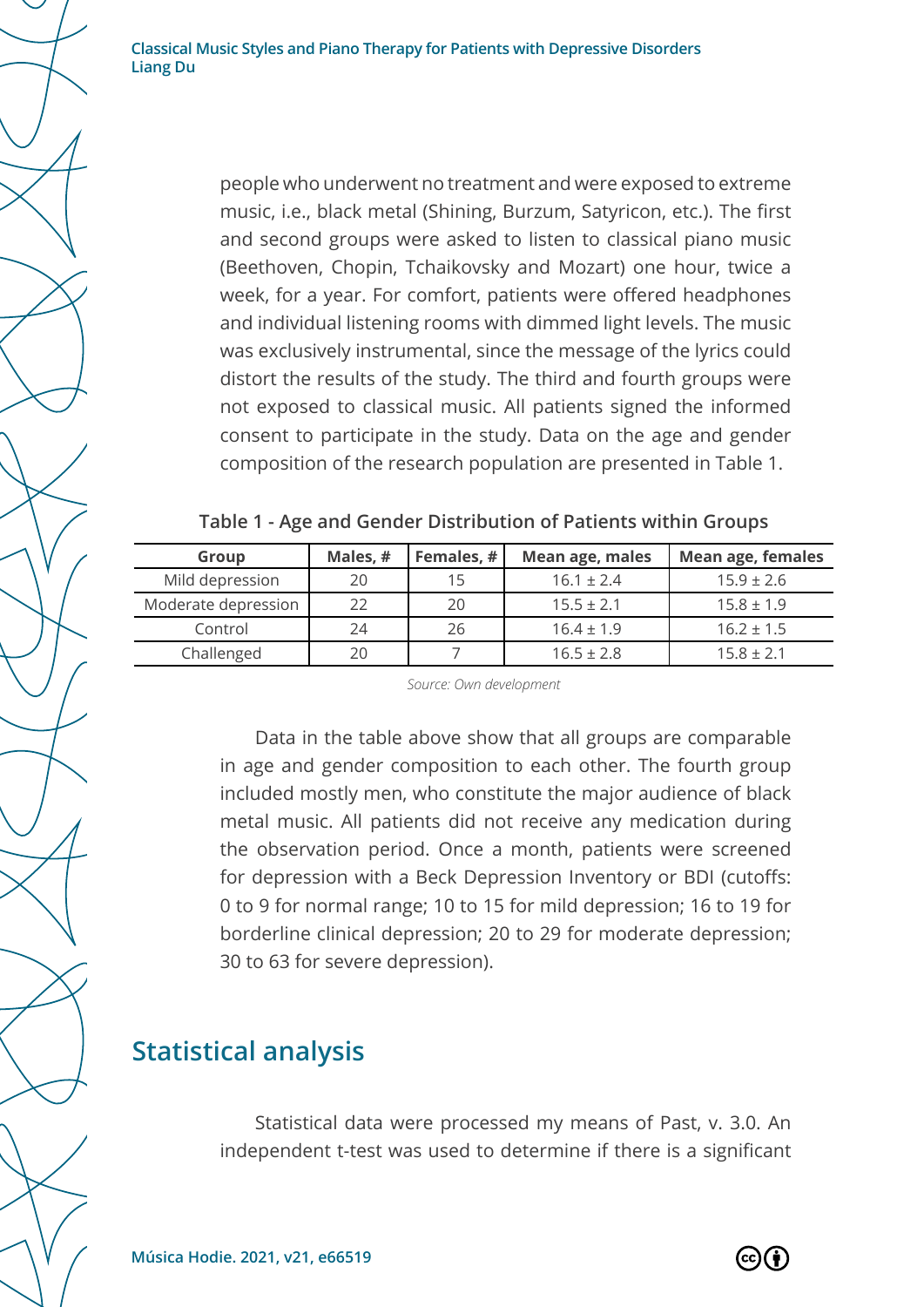difference two groups. Differences were considered significant at p=0.05 (baseline). Different significance levels were discussed separately.

# **Results and Discussion**

Statistically significant differences between groups were found at all stages of the study (Figure 1).

#### **Figure 1 - Mean BDI scores in research groups**



*Source: Own development Note: figure contains means and standard errors of the mean.*

The challenged group scored 3.0 times higher than normal controls (p=0.001) and reached the zone of a second group after the music therapy. Moreover, the fourth group scored 1.26-fold higher than the first group before therapy ( $p = 0.05$ ) and twofold higher than the first group after therapy. Difference between the second group before music therapy and the fourth group was 4.8 points with the second group scoring higher.

Differences within the first and second groups before and after therapy turned out to be significant. After the music therapy, the mean depression score in the first group decreased 1.57-fold ( $p =$ 

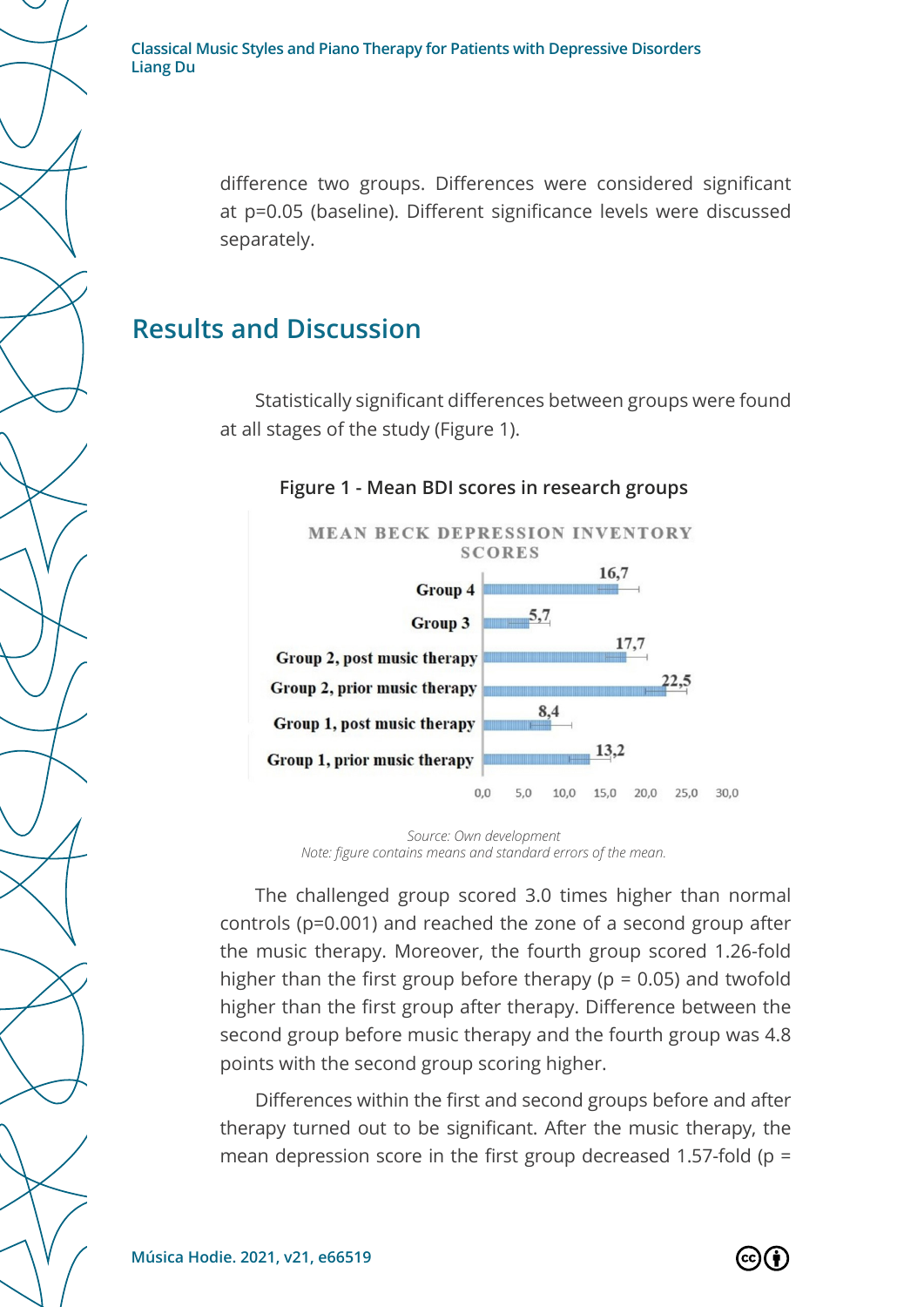> 0.01), reaching the normal range. The second group demonstrated a similar trend with a mean depression score falling to a point 1.27 times lower, as compared to a before-treatment score value (p=0.05). The mean score of patients in the second group fell within the range for moderate depression. Thus, music therapy significantly reduced the level of depression. In a number of instances, the study showed significant gender differences (Figure 2).

#### **Figure 2 - Gender-sensitive distribution of mean BDI scores within research groups**



*Source: Own development*

There were no differences found in the mean depression scores between men and women in the control group as well as in the second and first groups before the music therapy. Significant differences were found for both men and women within the first group before and after the music therapy. While men demonstrated a 1.52-fold drop in the mean depression score (p=0.01), women were showing a slightly better progress with a mean depression score that decreased 1.60-fold (p=0.01). There were no differences found between men and women within the first group after the music therapy. Men in the second group demonstrated a 1.25-fold improvement in depression level after the music therapy (p=0.05), while in women, the mean depression score was 1.29 times lower, as compared to an initial score (p=0.05). Within this group, no

 $\left( \text{cc}\right)$  (  $\dot{\text{r}}$  )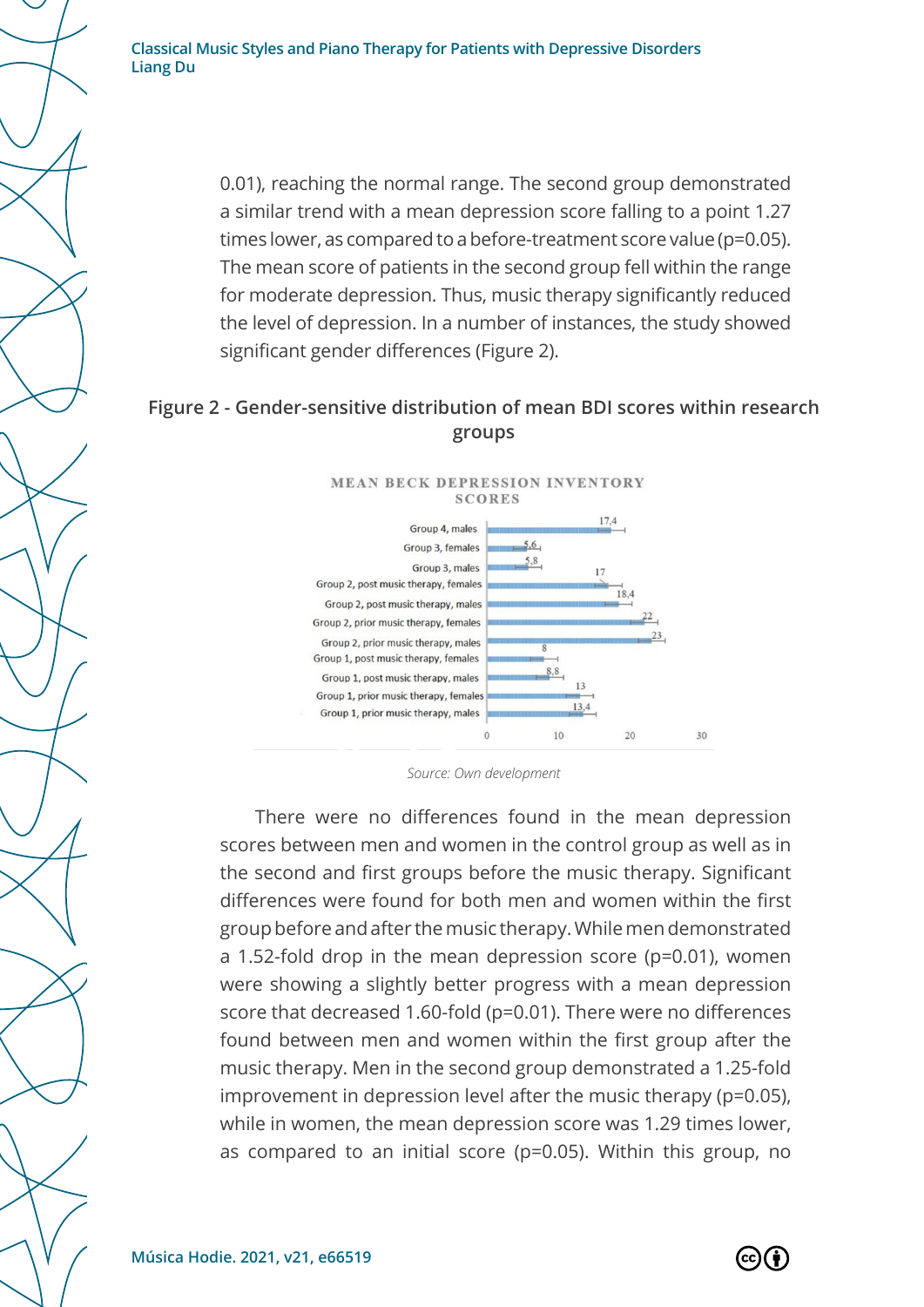statistically significant differences between genders were found. However, a significant difference was found between the first and second groups. For instance, men in the first group scored 2.1 times lower after treatment than those in the second group (p=0.001), and women scored 2.1 times lower, as compared to the second group after the music therapy. No differences in scores between genders were found. From this one may conclude that listening to music reduces the mean depression score 1.5-2-fold regardless of the listener's gender. On the other hand, music therapy is best used to people with mild depression according to Beck, as this depression level does not require the use of medication and psychiatric assistance.

Technological advances are a breeding ground for stress experiences in social individuals (CHEN, 2018). Events associated with the use of technologies are especially stressful in developed countries, where cultural heritage fades into the background or disappears completely. The range of common stress factors (high pollution and living in an information society) broadens to embrace noise pollution, exposure to electromagnetic fields from operating equipment, and so on (IRISH et al., 2006).

Music has a decisive influence on the person's emotional state and mind, as it provides emotional experience (SIMMONS-STERN et al., 2010). Aggressive and fast music that is perceived as "heavy" will press upon a person (VAN DER STEEN et al., 2017). On the contrary, calm can release positive feelings (ZHANG et al., 2017). This coincides with the present findings data. Listening to classical piano music turned to be more beneficial than listening to black metal. The main purpose of music is to reproduce the dominant emotional experiences of a person (SARKAMO et al., 2014, 2015, 2016). Hence, to shape an emotionally intelligent personality, it is necessary to timely determine dominant emotions and find a way to manage them. This will lay a foundation for the successful socialization. The impact of music is undeniable. As a means of therapy, music prevails over other types of art in terms of effectiveness (GIOVAGNOLI et al., 2018). Music therapy is either

 $\left( \operatorname*{cc}\right) \left( \cdot\right)$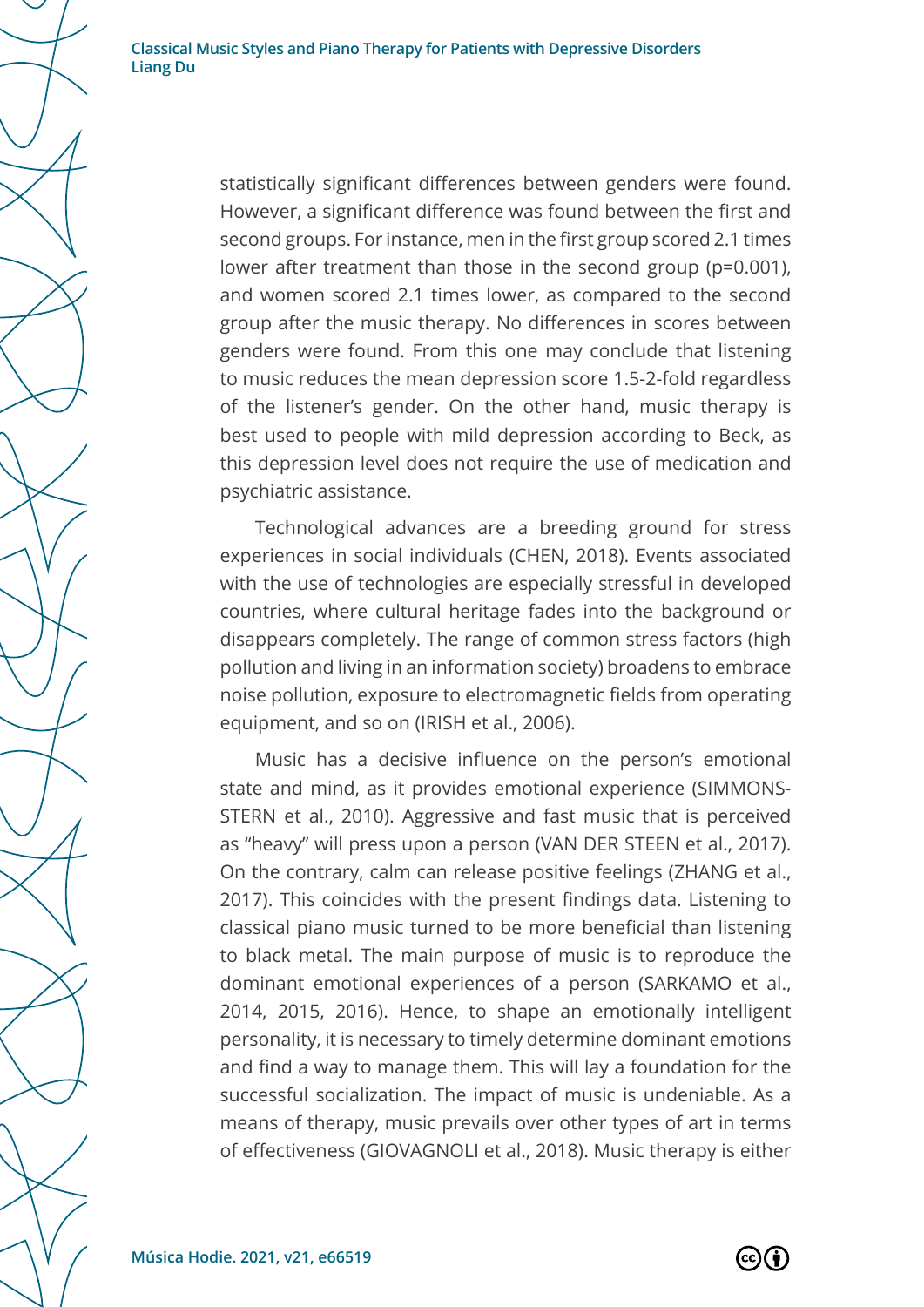> passive (listening to music) and active (reproducing music). The active therapy is much more productive than its passive alternative but not everyone wants and/or is able to play music (ASHOORI et al., 2015). Therefore, passive therapy is a simpler solution because all patients with mild to moderate depression are able to handle it (HAN et al., 2018).

> The same piece of music may evoke the opposite emotions depending on its tempo and mode. Classical music, especially piano music, helps sooth one's mind and soul (YOUNG et al., 2019). Among others, the compositions written by P. I. Tchaikovsky, e.g., Romeo and Juliet, were recognized as the most effective. Longterm and regular listening to soothing compositions helps release stress, calm down your nervous system, and, eventually, reduce the level of depression. At the psychophysiological level, listeners demonstrated an improvement in their cognitive functions as well as strengthening of synaptic connections between neurons (GIOVAGNOLI et al., 2018).

> Data on other styles of music are contradictory. On the one hand, rock music can have a positive effect that is similar to that of classic music. Its heavier subgenres, however, such as black metal, can have a negative effect. When listening to intense music, individuals may experience a decrease in concentration and memory function due to the release of stress hormones. In these conditions, mental activity will generally decrease, the number of mistakes made during the cognitive routine will increase, and a feeling of overall fatigue will strike. The consequence is the development of mood disorders (SARKAMO et al., 2016). To sum up, not only music can cure depression, it also has the potential to spark a depressive disorder.

#### **Conclusions**

A significant, 1.5-2.0-fold ( $p = 0.001$ ), drop in the mean depression score was found in patients after exposure to classical

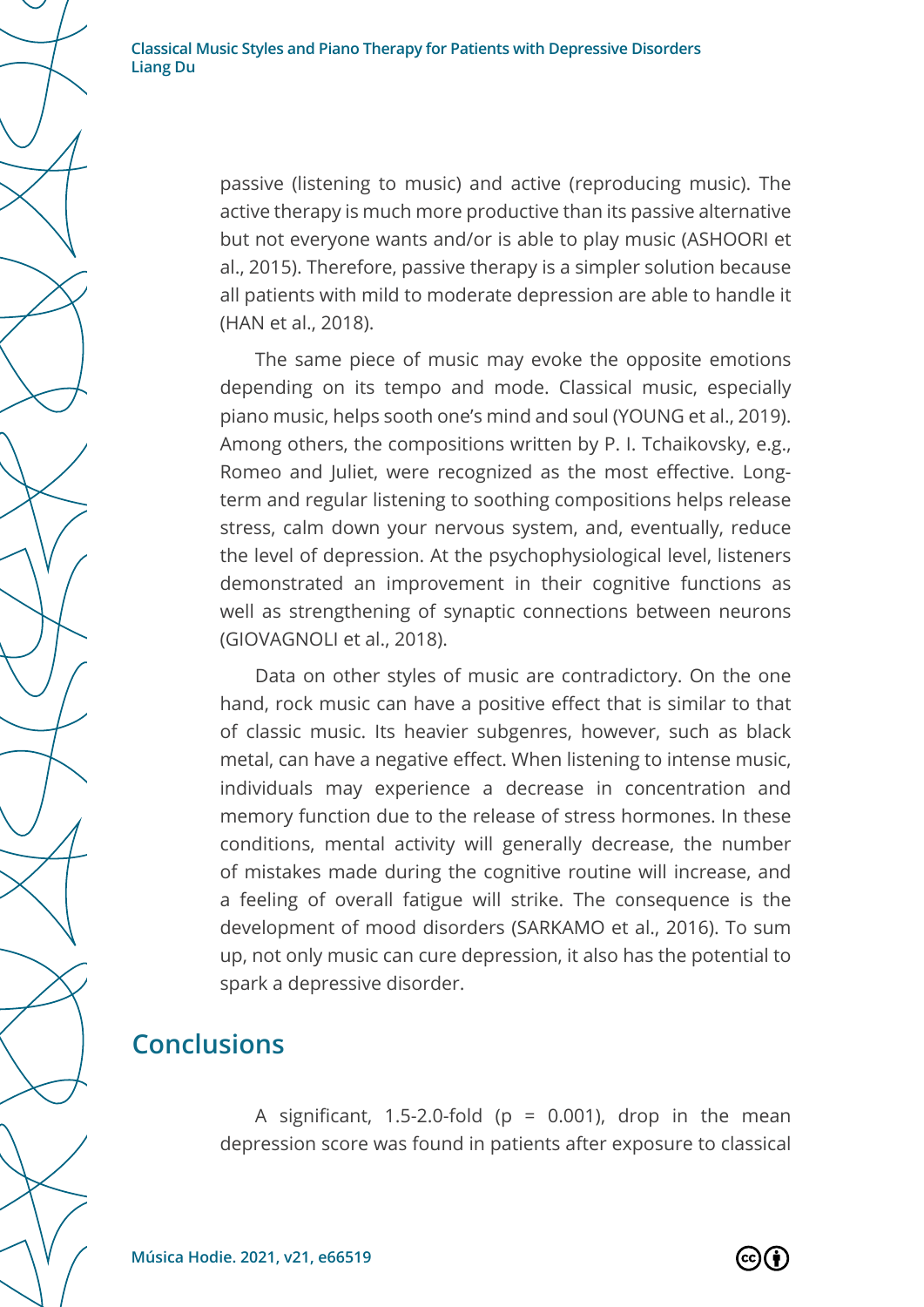> piano music therapy. No differences between men and women within each group were found. The mean score reported by black metal listeners, 16.7 points, was comparable with that reported by patients with moderate depression. Music therapy had a positive effect on patients in the first and second groups, reducing their levels of depression to lower cases. Patients with moderate depression turned out to be less treatable; their responses to music therapy were a 1.2 to 1.3-fold decrease in self-reporting depression scores. Given such results, listening to classical music is recommended as a means of treatment for mild depressive disorders and as an additional therapy for patients with moderate depression.

## **References**

AALBERS, Sonja, SPREEN, Marinus, BOSVELD-VAN HAANDEL, Linda, BOGAERTS, Stefan. Evaluation of client progress in music therapy: an illustration of an N-of-1 design in individual short-term improvisational music therapy with clients with depression. **Nordic Journal of Music Therapy**, v. 26, v. 3, p. 256-271, 2017

ALBORNOZ, Yadira. The effects of group improvisational music therapy on depression in adolescents and adults with substance abuse: a randomized controlled trial. **Nordic Journal of Music Therapy**, v. 20, n. 3, p. 208-224, 2011.

AMERICAN MUSIC THERAPY ASSOCIATION. Definition of music therapy. **American Music Therapy Association**, 2011. Available at: http:// musictherapy.org. Accessed 12 Jul 2020.

ASHOORI, Aidin, EAGLEMAN, David M., JANKOVIC, Joseph. Effects of auditory rhythm and music on gait disturbances in Parkinson's disease. **Frontiers in neurology,** v. 6, p. 234, 2015.

BAGRI, Dhan Raj, GUPTA, Ashok, DUBE, Amitabh, GUPTA, Rumi K. Assessment of Examination Stress and HRV in Adolescents. **National Journal of Integrated Research in Medicine,** v. 7, n. 4, p. 1-7, 2016.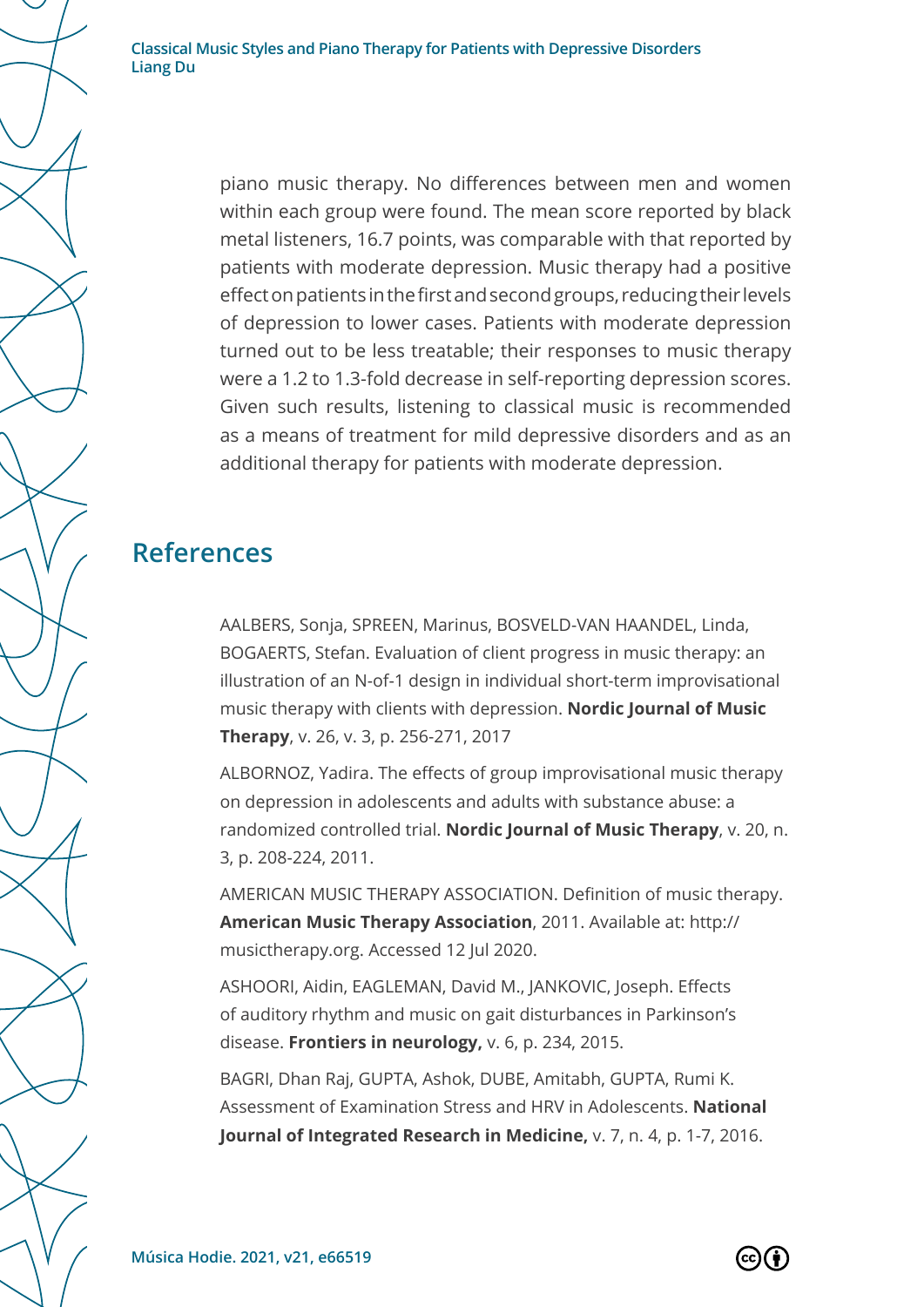> BEAULIEU-BOIRE, Genevieve, BOURQUE, Solange, CHAGNON, Frederic, CHOUINARD, Lucie, GALLO-PAYET, Nicole, LESUR, Olivier. Music and biological stress dampening in mechanically-ventilated patients at the intensive care unit ward—a prospective interventional randomized crossover trial. **Journal of critical care**, v. 28, n. 4, p. 442-450, 2013.

BIDELMAN, Gavin M., ALAIN, Claude. Musical training orchestrates coordinated neuroplasticity in auditory brainstem and cortex to counteract age-related declines in categorical vowel perception. **Journal of Neuroscience,** v. 35, n. 3, p. 1240-1249, 2015.

BILGIÇ, Şebnem, ACAROĞLU, Rengin. Effects of listening to music on the comfort of chemotherapy patients. **Western journal of nursing research**, v. 39, n. 6, p. 745-762, 2017.

BOTTIROLI, Sara, ROSI, Alessia, RUSSO, Riccardo, VECCHI, Tomaso, CAVALLINI, Elena. The cognitive effects of listening to background music on older adults: processing speed improves with upbeat music, while memory seems to benefit from both upbeat and downbeat music. **Frontiers in aging neuroscience,** n. 6, p. 284, 2014.

BRADT, Joke, DILEO, Cheryl, MAGILL, Lucanne, TEAGUE, Aaron. Music interventions for improving psychological and physical outcomes in cancer patients. **Cochrane Database of Systematic Reviews**, v. 8, p. CD006911. 2016.

BRO, Margrethe Langer, JESPERSEN, Kira Vibe, HANSEN, Julie Bolvig, VUUST, Peter, ABILDGAARD, Niels, GRAM, Jeppe, JOHANSEN, Christoffer. Kind of blue: A systematic review and meta-analysis of music interventions in cancer treatment. **Psycho‐oncology**, v. 27, n. 2, p. 386- 400, 2018.

BUGOS, Jennifer, KOCHAR, Simran, MAXFIELD, Nathan. Intense piano training on self-efficacy and physiological stress in aging. **Psychology of music**, v. 44, n. 4, p. 611-624, 2016.

BUGOS, Jennifer, PERLSTEIN, William Michael, MCCRAE, Christina S., BROPHY, Timothy S., BEDENBAUGH, Purvis. Individualized piano instruction enhances executive functioning and working memory in older adults. **Aging and mental health**, v. 11, n. 4, p. 464-471, 2007.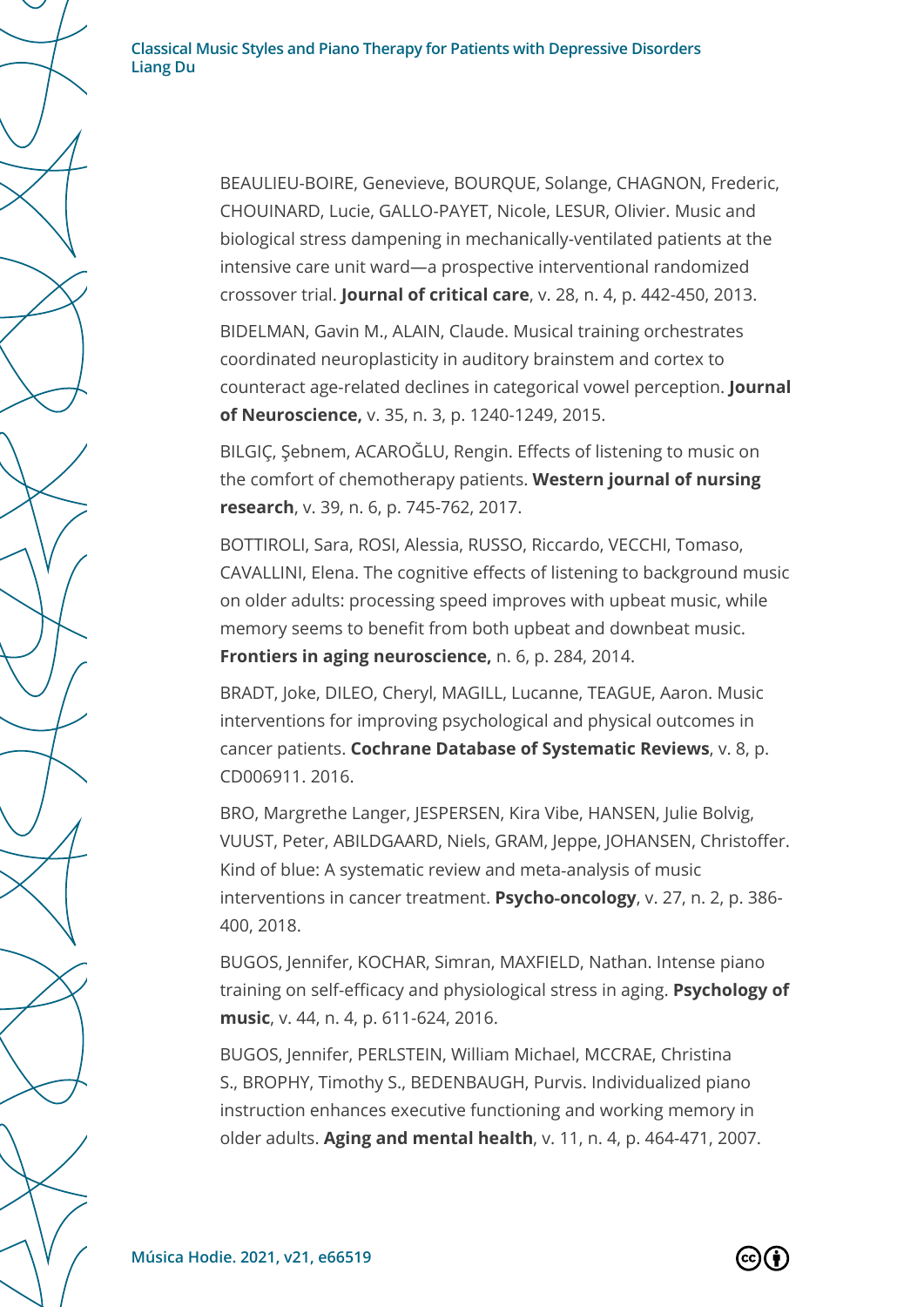CHA, Yuri, KIM, Young, HWANG, Sujin, CHUNG, Yijung. Intensive gait training with rhythmic auditory stimulation in individuals with chronic hemiparetic stroke: a pilot randomized controlled study. **Neuro Rehabilitation,** v. 35, n. 4, p. 681-688, 2014.

CHEN, Joyce L. Music‐supported therapy for stroke motor recovery: theoretical and practical considerations. **Annals of the New York Academy of Sciences**, v. 1423, n. 1, p. 57-65, 2018.

CHEN, Shu-Chuan, CHOU, Cheng-Chen, CHANG, Hsiu-Ju, LIN, Mei-Feng. Comparison of group vs self-directed music interventions to reduce chemotherapy-related distress and cognitive appraisal: an exploratory study. **Supportive Care in Cancer,** v. 26, p. 461-469, 2018.

CONG, Fengyu, HUANG, Yixiang, KALYAKIN, Igor, LI, Hong, HUTTUNEN-SCOTT, Tiina, LYYTINEN, Heikki, RISTANIEMI, Tapani. Frequencyresponse-based wavelet decomposition for extracting children's mismatch negativity elicited by uninterrupted sound. **Journal of Medical and Biological Engineering,** v. 32, n. 3, p. 205-214, 2012a.

CONG, Fengyu, PHAN, Anh-Huy, ZHAO, Qibin, NANDI, Asoke K., ALLURI, Vinoo, TOIVIAINEN, Petri, POIKONEN, Hanna, HUOTILAINEN, Minna, CICHOCKI, Andrzej, RISTANIEMI, Tapani. Analysis of ongoing EEG elicited by natural music stimuli using nonnegative tensor factorization. **Proceedings of the 20th European Signal Processing Conference (EUSIPCO),** p. 494-498, 2012b.

COULTON, Simon, CLIFT, Stephen, SKINGLEY, Ann, RODRIGUEZ, John. Effectiveness and cost-effectiveness of community singing on mental health-related quality of life of older people: randomised controlled trial. **The British Journal of Psychiatry,** v. 207, n. 3, p. 250-255, 2015.

DAYKIN, Norma, MANSFIELD, Louise, MEADS, Catherine, JULIER, Guy, TOMLINSON, Alan, PAYNE, Annette, DUFFUY, Lily Grigsby, LANE, Jack, D'LNNOCENZO, Giorgia, BURNETT, Adele, KAY, Tess, DOLAN, Paul, TESTONI, Stefano, VICTOR, Christina. What works for wellbeing? A systematic review of wellbeing outcomes for music and singing in adults. **Perspectives in public health,** v. 138, n. 1, p. 39-46, 2018.

DESHMUKH, Abhijeet D., SARVAIYA, Avani A., SEETHALAKSHMI, Rami, NAYAK, Ajita S. Effect of Indian classical music on quality of sleep in

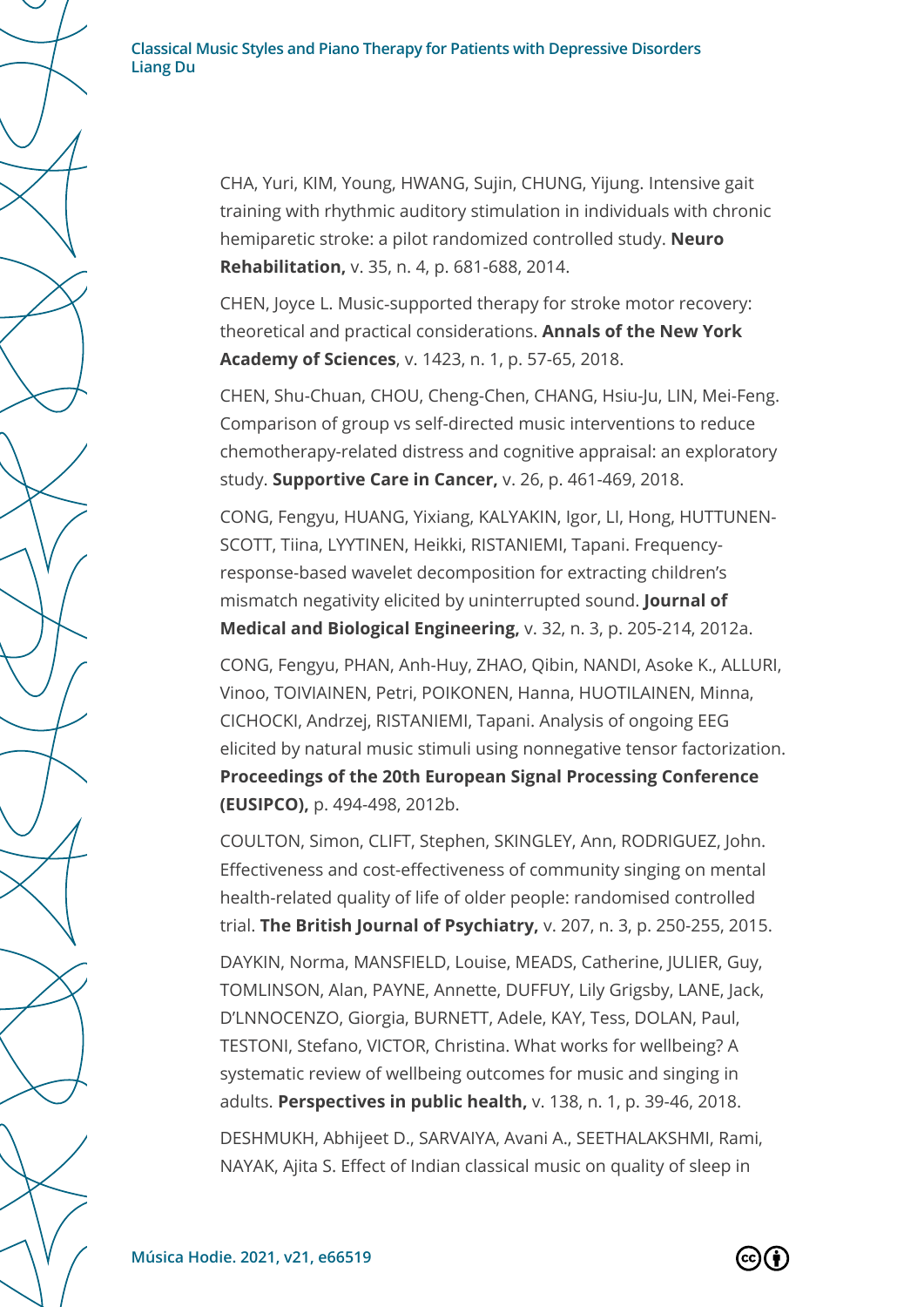> depressed patients: A randomized controlled trial. **Nordic Journal of Music Therapy,** v. 18, n. 1, p. 70-78, 2009.

> DI LIBERTO, Giovanni M., O'SULLIVAN, James A., LALOR, Edmund C. Low-frequency cortical entrainment to speech reflects phoneme-level processing. **Current Biology,** v. 25, n. 19, p. 2457-2465, 2015.

DI LIBERTO, Giovanni M., PETER, Varghese, KALASHNIKOVA, Marina, GOSWAMI, Usha, BURNHAM, Denis, LALOR, Edmund C. Atypical cortical entrainment to speech in the right hemisphere underpins phonemic deficits in dyslexia. **NeuroImage,** v. 175, p. 70-79, 2018.

ENAIZAN, Odai, ZAIDAN, Ahmad A., ALWI, Nabil M., ZAIDAN, Bulat B., ALSALEM, Mohammed Assim, ALBAHRI, Omar, S., ALBAHRI, Abdurrajman S. Electronic medical record systems: Decision support examination framework for individual, security and privacy concerns using multi-perspective analysis. **Health and Technology,** v. 10, p. 795- 822, 2020.

FENG, Fan, ZHANG, Yingshi, HOU, Jun, CAI, Jiayi, JIANG, Qiyu, LI, Xiaojuan, ZHAO, Qingchun, LI, Bo-an. Can music improve sleep quality in adults with primary insomnia? A systematic review and network meta-analysis. **International journal of nursing studies,** v. 77, p. 189-196, 2018.

FERRERI, Laura, BIGAND, Emmanuel, PERREY, Stephane, MUTHALIB, Makii, BARD, Patrick, BUGAISKA, Aurélia. Less effort, better results: how does music act on prefrontal cortex in older adults during verbal encoding? An fNIRS study. **Frontiers in human neuroscience,** v. 8, p. 301, 2014.

GIOVAGNOLI, Anna Rita, MANFREDI, Valentina, SCHIFANO, Letizia, PATERLINI, Chiara, PARENTE, Annalisa, TAGLIAVINI, Fabrizio. Combining drug and music therapy in patients with moderate Alzheimer's disease: a randomized study. **Neurological Sciences,** v. 39, p. 1021-1028, 2018.

HAN, Eun Young, YUN, Ji Young, CHONG, Hyun Ju, CHOI, Kyoung-Gyu. Individual therapeutic singing program for vocal quality and depression in Parkinson's disease. **Journal of movement disorders**, v. 11, n. 3, p. 121, 2018.

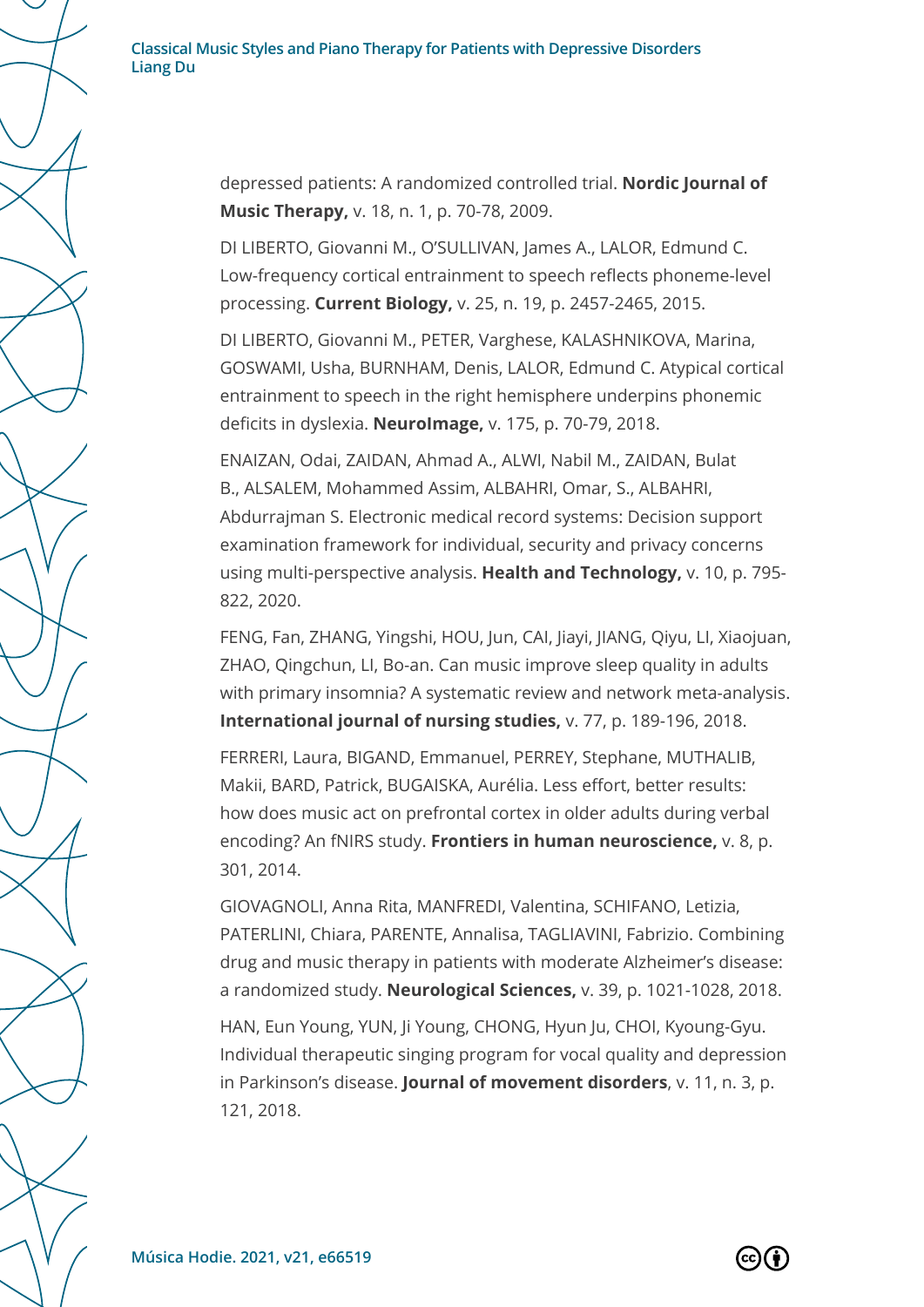HO, Sheau-Yan, ROHAN, Kelly J., PARENT, Justin, TAGER, Felice A., MCKINLEY, Paula S. A longitudinal study of depression, fatigue, and sleep disturbances as a symptom cluster in women with breast cancer. **Journal of pain and symptom management,** v. 49, n. 4, p. 707-715, 2015.

IRISH, Muireann, CUNNINGHAM, Conal, WALSH, J. Bernard, COAKLEY, Davis, LAWLOR, Brian A, ROBERTSON, Ian H., COEN, Robert F. Investigating the enhancing effect of music on autobiographical memory in mild Alzheimer's disease**. Dementia and geriatric cognitive disorders**, v. 22, n. 1, p. 108-120, 2006.

JORET, Marie-Eve, VAN VLIET, Marijn, CAMARRONE, Flavio, VAN HULLE, Marc M. How does the brain process mild versus strong violations in music? A pilot study using event-related potentials. **2017 22nd International Conference on Digital Signal Processing (DSP),** p. 1-5, 2017.

KARVINEN, Kristina H., MURRAY, Nicholas P., ARASTU, Harry, ALLISON, Ron R. Stress reactivity, health behaviors, and compliance to medical care in breast cancer survivors. **Oncology nursing forum**, v. 40, n. 2, p. 149-156, 2013.

KOELSCH, Stefan. Brain correlates of music-evoked emotions. **Nature Reviews Neuroscience**, v. 15, n. 3, p. 170-180, 2014.

LAFÇI, Diğdem, ÖZTUNÇ, Gürsel. The effect of music on the sleep quality of breast cancer patients. **International journal of caring sciences,** v. 8, n. 3, p. 633, 2015.

LAI, Hui-Ling, LI, Hui-Ling, LEE, Li-Hua. Effects of music intervention with nursing presence and recorded music on psycho‐physiological indices of cancer patient caregivers. **Journal of clinical nursing,** v. 21, n. 5‐6, p. 745-756, 2012.

LIN, Mei‐Feng, HSIEH, Ya‐Ju, HSU, Yu‐Yun, FETZER, Susan, HSU, Mei‐ Chi. A randomised controlled trial of the effect of music therapy and verbal relaxation on chemotherapy‐induced anxiety. **Journal of clinical nursing,** v. 20, n. 7‐8, p. 988-999, 2011.

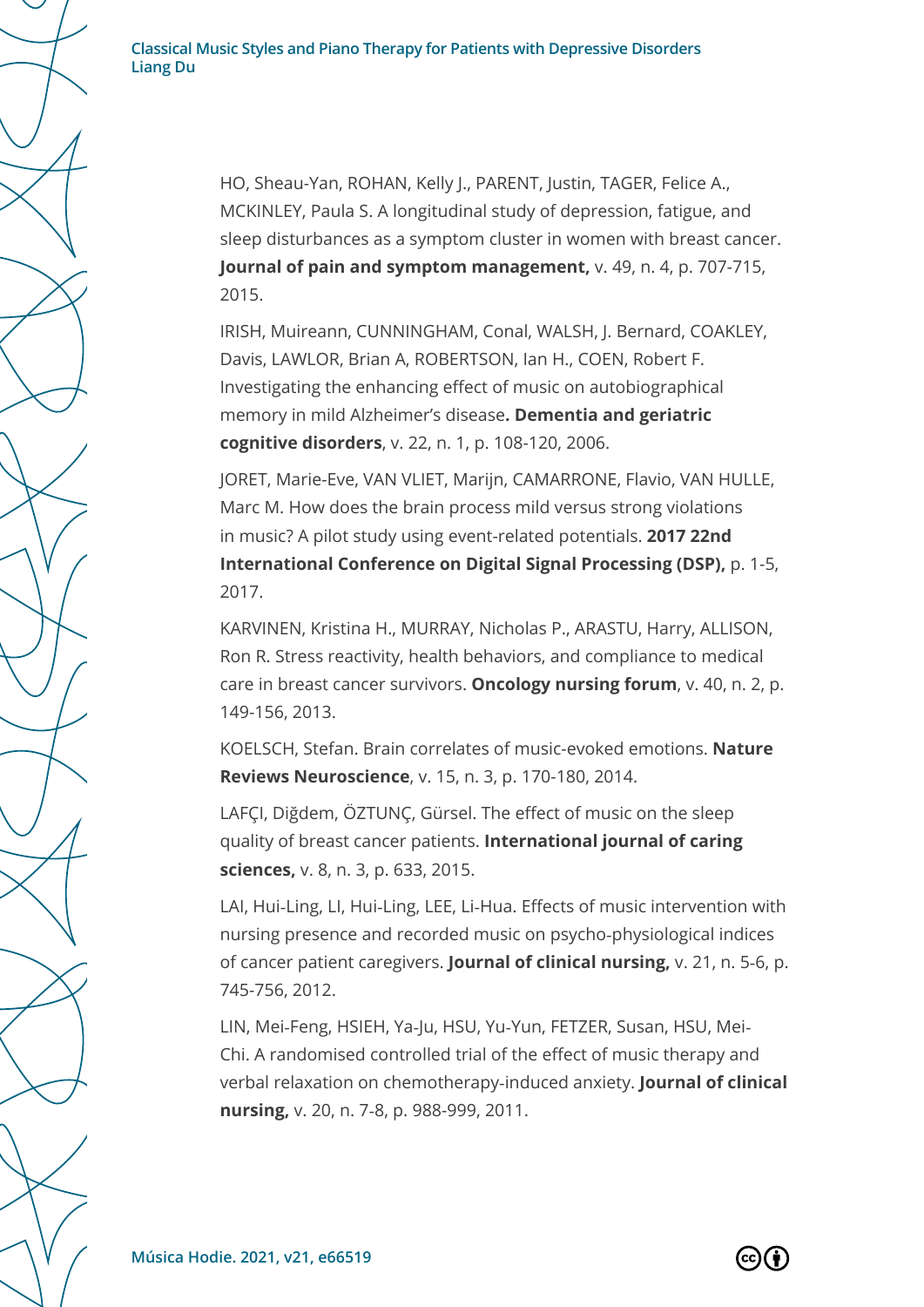> MCCLEAN, Stuart, BUNT, Leslie, DAYKIN, Norma. The healing and spiritual properties of music therapy at a cancer care center. **The journal of alternative and complementary medicine,** v. 18, n. 4, p. 402-407, 2012.

MIASKOWSKI, Christine, BARSEVICK, Andrea, BERGER, Ann, CASAGRANDE, Rocco, GRADY, Patricia A., JACOBSEN, Paul, KUTNER, Jean, PATRICK, Donald, ZIMMERMAN, Lani, XIAO, Canhua, MATOCHA, Martha, MARDEN, Sue. Advancing symptom science through symptom cluster research: Expert panel proceedings and recommendations. **JNCI: Journal of the National Cancer Institute,** v. 109, n. 4, p. djw253, 2017.

MIENDLARZEWSKA, Ewa A., TROST, Wiebke J. How musical training affects cognitive development: rhythm, reward and other modulating variables. **Frontiers in neuroscience,** v. 7, p. 279, 2014.

NGUYEN, Janet, CRAMAROSSA, Gemma, BRUNER, Deb, CHEN, Emily, KHAN, Luluel, LEUNG, Andrew, LUTZ, Steve, CHOW, Edward. A literature review of symptom clusters in patients with breast cancer. **Expert review of pharmacoeconomics & outcomes research,** v. 11, n. 5, p. 533-539, 2011.

NILSSON, Ulrica. Music: a nursing intervention. **European Journal of Cardiovascular Nursing**, v. 10, n. 2, p. 73–74, 2011.

ROBB, Sheri L., CARPENTER, Janet S., BURNS, Debra S. Reporting guidelines for music-based interventions. **Journal of Health Psychology**, v. 16, n. 2, p. 342-352, 2011

SANDADI, Samith, FRASURE, Heidi E., BRODERICK, Meredith J., WAGGONER, Steven E., MILLER, Jacqualin A., VON GRUENIGEN, Vivian E. The effect of sleep disturbance on quality of life in women with ovarian cancer. **Gynecologic oncology**, v. 123, n. 2, p. 351-355, 2011.

SÄRKÄMÖ, Teppoa, LAITINEN, Sarib, NUMMINEN, Avac, KURKI, Merjab, JOHNSON, Julene K.D, RANTANEN, Pekka. Cognitive, emotional, and social benefits of regular musical activities in early dementia: randomized controlled study. **The Gerontologist,** v. 54, n. 4, p. 634-650, 2014.

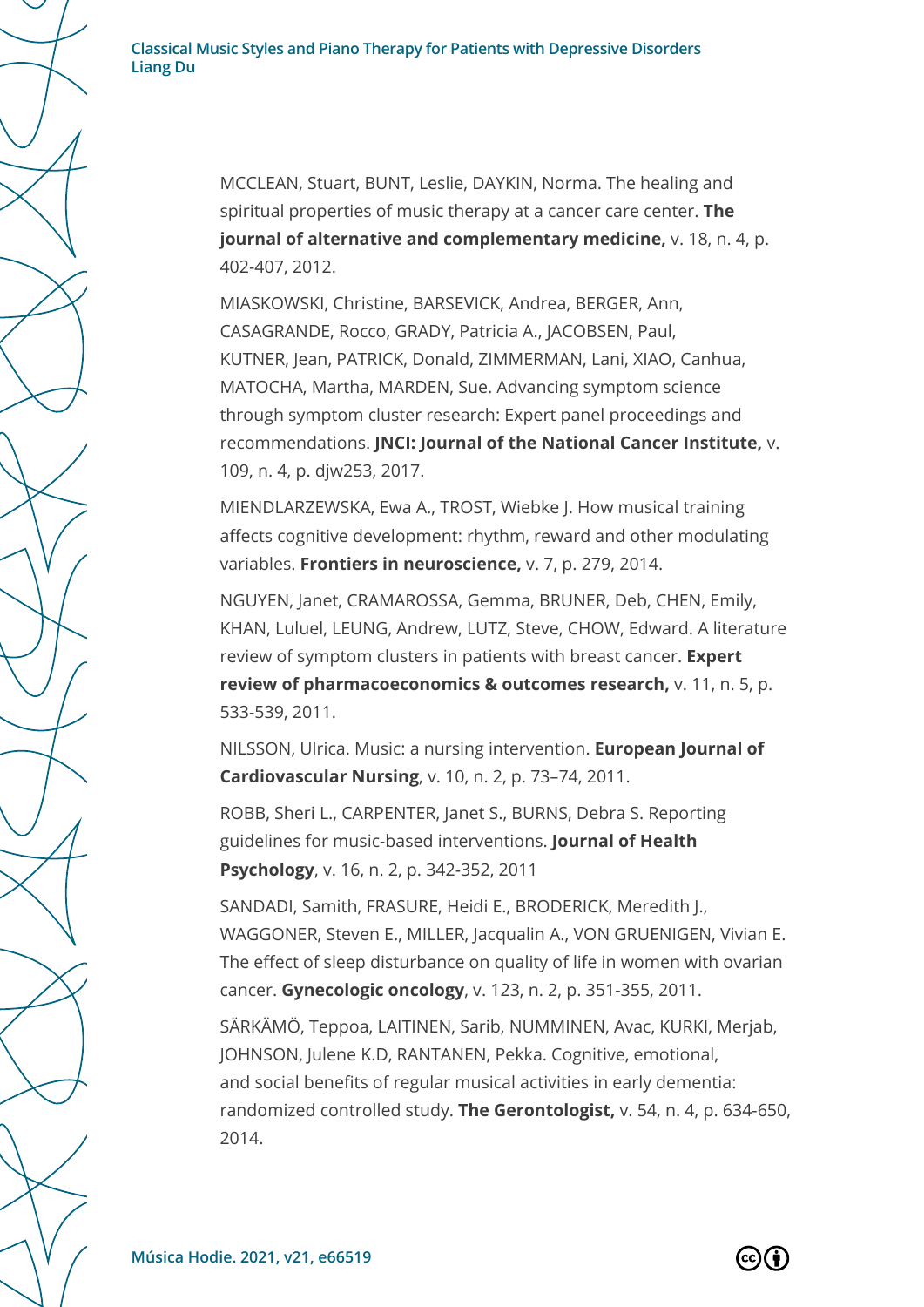SÄRKÄMÖ, Teppoa, LAITINEN, Sarib, NUMMINEN, Avac, KURKI, Merjab, JOHNSON, Julene K.D, RANTANEN, Pekka. Clinical and demographic factors associated with the cognitive and emotional efficacy of regular musical activities in dementia. **Journal of Alzheimer's Disease**, v. 49, n. 3, p. 767-781, 2015.

SÄRKÄMÖ, Teppoa, LAITINEN, Sarib, NUMMINEN, Avac, KURKI, Merjab, JOHNSON, Julene K.D, RANTANEN, Pekka. Pattern of emotional benefits induced by regular singing and music listening in dementia. **Journal of the American Geriatrics Society,** v. 64, n. 2, p. 439-440, 2016.

SCHOLZ, Daniel S., ROHDE, Sönke, NIKMARAM, Nikou, BRÜCKNER, Hans-Peter, GROßBACH, Michael, ROLLNIK, Jens D., ALTENMÜLLER, Eckart O. Sonification of arm movements in stroke rehabilitation–a novel approach in neurologic music therapy. **Frontiers in neurology,** v. 7, p. 106, 2016.

SIHVONEN, Aleksi J., SÄRKÄMÖ, Teppo, LEO, Vera, TERVANIEMI, Mari, ALTENMÜLLER, Eckart, SOINILA, Seppo. Music-based interventions in neurological rehabilitation. **The Lancet Neurology,** *v. 16*, n. 8, p. 648- 660, 2017.

SIMMONS-STERN, Nicholas R., BUDSON, Andrew E., ALLY, Brandon A. Music as a memory enhancer in patients with Alzheimer's disease. **Neuropsychologia,** v. 48, n. 10, p. 3164-3167, 2010.

STURM, Irene, DÄHNE, Sven, BLANKERTZ, Benjamin, CURIO, Gabriel. Multi-variate EEG analysis as a novel tool to examine brain responses to naturalistic music stimuli. **PloS One**, v. 10, n. 10, p. e0141281, 2015.

SULLIVAN, Carmen, LEUTWYLER, Heather, DUNN, Laura B., COOPER, Bruce A., PAUL, Steven M., CONLEY, Yvette P., LEVINE, Jon D., MIASKOWSKI, Christine A. Differences in symptom clusters identified using symptom occurrence rates versus severity ratings in patients with breast cancer undergoing chemotherapy. **European Journal of Oncology Nursing,** v. 28, p. 122-132, 2017.

SULLIVAN, Carmen, LEUTWYLER, Heather, DUNN, Laura B., COOPER, Bruce A., PAUL, Steven M., CONLEY, Yvette P., LEVINE, Jon D., MIASKOWSKI, Christine A. Stability of symptom clusters in patients with

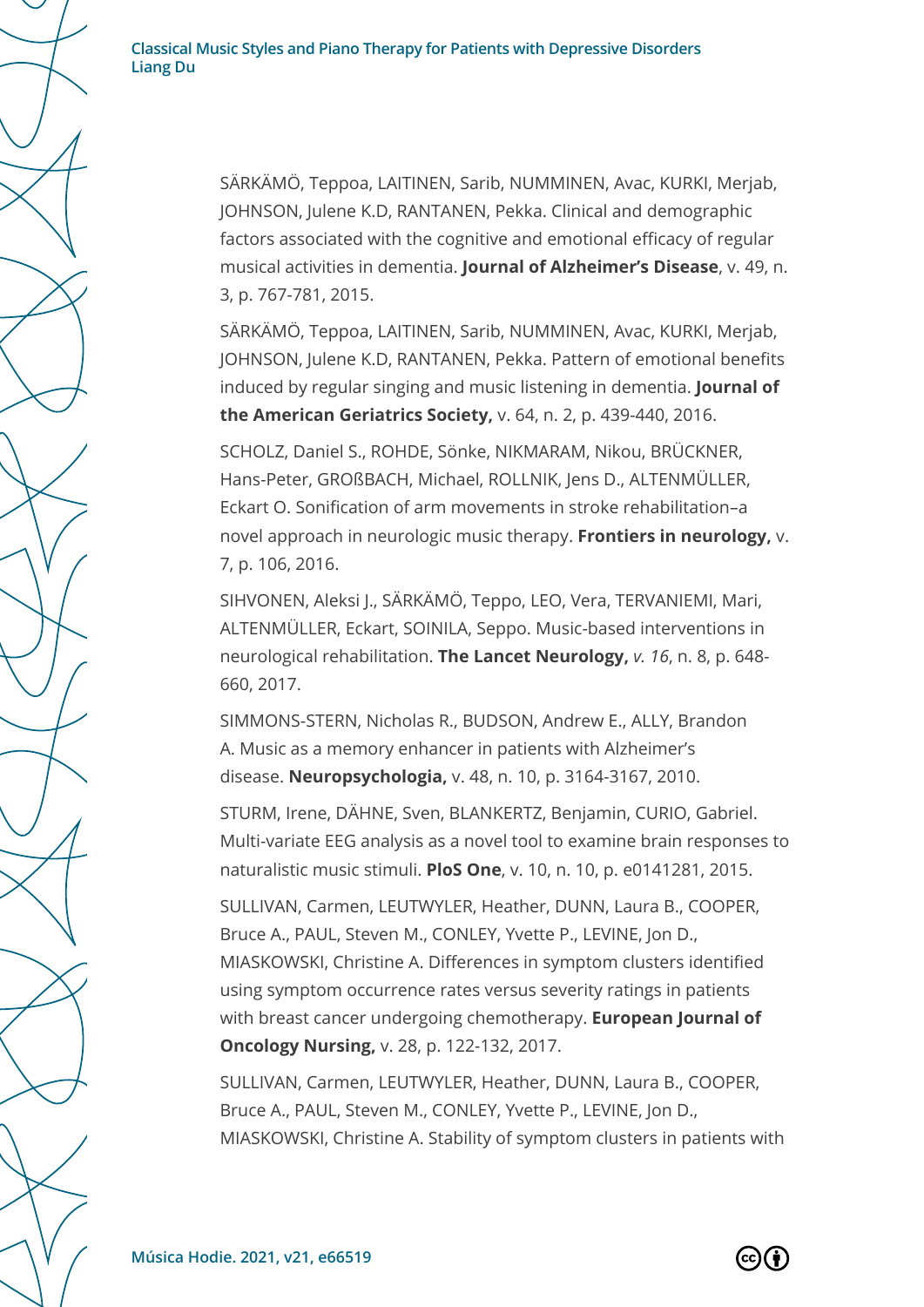> breast cancer receiving chemotherapy. **Journal of pain and symptom management,** v. 55, n. 1, p. 39-55, 2018.

THORNTON, Lisa M., ANDERSEN, Barbara L., BLAKELY, Wendy P. The pain, depression, and fatigue symptom cluster in advanced breast cancer: Covariation with the hypothalamic–pituitary–adrenal axis and the sympathetic nervous system. **Health Psychology**, v. 29, n. 3, p. 333- 337, 2010.

TRIMBLE, Michael. **Why humans like to cry: Tragedy, evolution, and the brain**. Oxford: Oxford University Press, 2012. 232 p.

TSAI, Hsiu F., CHEN, Ying R., CHUNG, Min H., LIAO, Yuan M., CHI, Mei J., CHANG, Chia C., CHOU, Kuei R. Effectiveness of music intervention in ameliorating cancer patients' anxiety, depression, pain, and fatigue: A meta-analysis. **Cancer nursing,** v. 37, n. 6, p. 35-50, 2014.

VAN DER MEULEN, Ineke, VAN DE SANDT-KOENDERMAN, Mieke, HEIJENBROK-KAL, Majanka H., VISCH-BRINK, Evy G., RIBBERS, Gerard M. The efficacy and timing of melodic intonation therapy in subacute aphasia. **Neurorehabilitation and Neural Repair,** v. 28, n. 6, p. 536- 544, 2014.

VAN DER STEEN, Jenny T., SMALING, Hanneke J. A., VAN DER WOUDEN, Johannes C., BRUINSMA, Manon S., SCHOLTEN, Rob J. P. M., VINK, Annemiek C. Music‐based therapeutic interventions for people with dementia. **Cochrane Database of Systematic Reviews**, v. 7, p. CD003477, 2017.

WERNER, Paul D., SWOPE, Alan J., HEIDE, Frederick J. Ethnicity, music experience, and depression**. Journal of music therapy,** v. 46, n. 4, p. 339-358, 2009.

WORLD HEALTH ORGANIZATION. Breast cancer: prevention and control. **World Health Organization,** 2018. Available at: <http://www. who.int/cancer/detection/breastcancer/en/index1.html>. Accessed on 12 Jul 2020.

YOUNG, Hui-Ju, MEHTA, Tapan S., HERMAN, Cassandra, WANG, Fuchenchu, RIMMER, James H. The effects of M2M and adapted yoga on physical and psychosocial outcomes in people with multiple sclerosis.